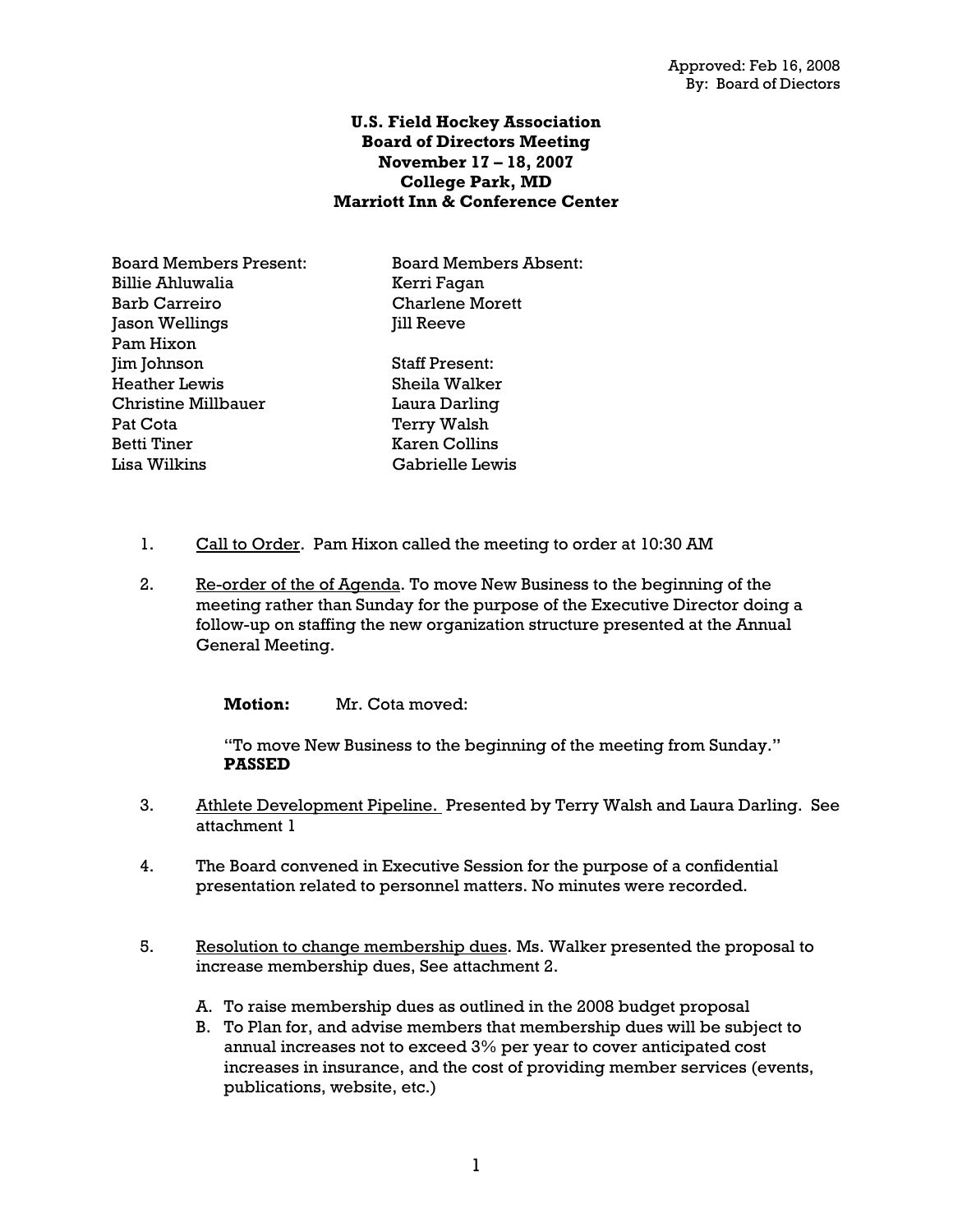Board of Directors Mtg. November 17 – 18, 2007

**Motions:** Mr. Simon moved

"To move action item A and withdraw item B, accept as written in item A." **PASSED**

Ms. Carreiro noted that it be recorded in the minutes that Umpire membership was increased last year.

The Board directed staff to write a letter to the membership explaining the increase in dues suggesting it state "Membership dues are subject to increases due to annual increases to cover costs of insurance and costs of providing member services."

## 6. Budget Review

The Chair of the Finance Committee reported that a balanced 2008 budget was presented to the Finance Committee and that the 2007 budget looks to come in on track with some surplus. See attachment 3.

**Motion:** Mr. Simon moved "To approve the 2008 Budget as presented" **PASSED**

### 7. Bylaws Clean-up

Mr. Johnson will come back with a proposal for the next board meeting.

**Motion:** Mr. Cota moved

"To amend section 12.1.3 a) and section 12.3.2 of the US Field Hockey Association Bylaws pertaining to the election/selection of representatives to the USFHA Athlete Advisory council." (See attachment 4) **PASSED**

### 8. Strategic Planning

The Board broke in to committees to discuss the setting of goals and timelines to further the strategic planning efforts.

9. The Board convened in Executive Session